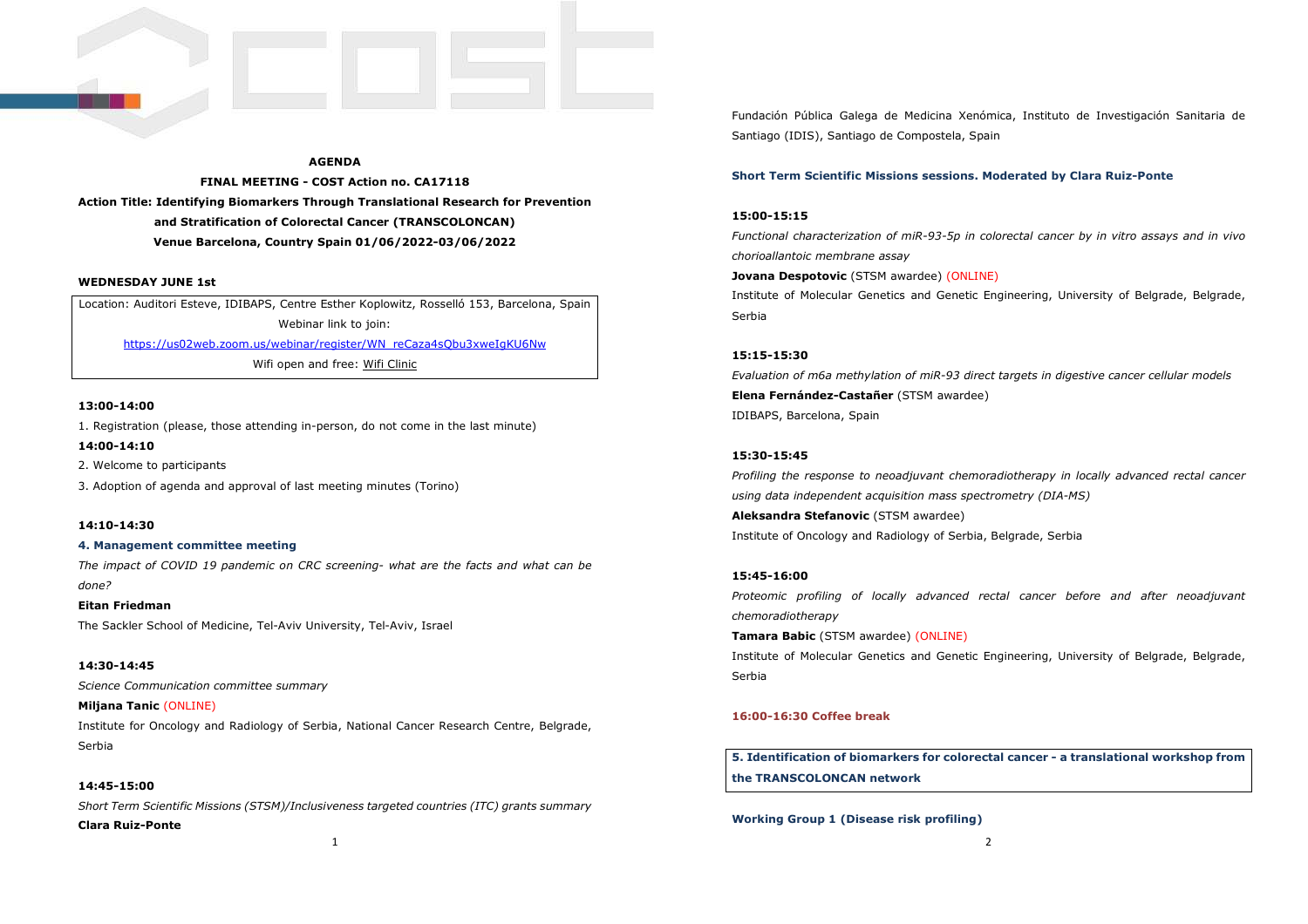## **Moderated by Barbara Pardini and Makis Zoidakis**

**16:30-16:50** *Microbiome analysis for colorectal cancer prediction*

**Elin Org**Estonian Genome Centre, Institute of Genomics, University of Tartu, Tartu, Estonia

**16:50-17:10** *Lifelong exposure to caloric restriction maintains or restores the microbiota profile of aging mice*

## **Bilge G. Tuna**

School of Medicine, Yeditepe University, Istanbul, Turkey

## **17:10-17:30**

*Can Selenium prevent Cancer? May depend on where not just whom you ask*

**David Hughes** 

Conway Institute, University College Dublin, Dublin, Ireland

**17:30-17:50** *Shot-gun gut microbiome MWAS meta-analysis and CRC***Victor Moreno** 

Catalan Institute of Oncology, IDIBELL, Hospitalet de Llobregat, Barcelona, Spain

**17:50** 

Picture time!

**17:55** 6. Close up

**20:30 Dinner at Restaurant Semproniana (only confirmed participants) Rosselló 148, Barcelona** 



3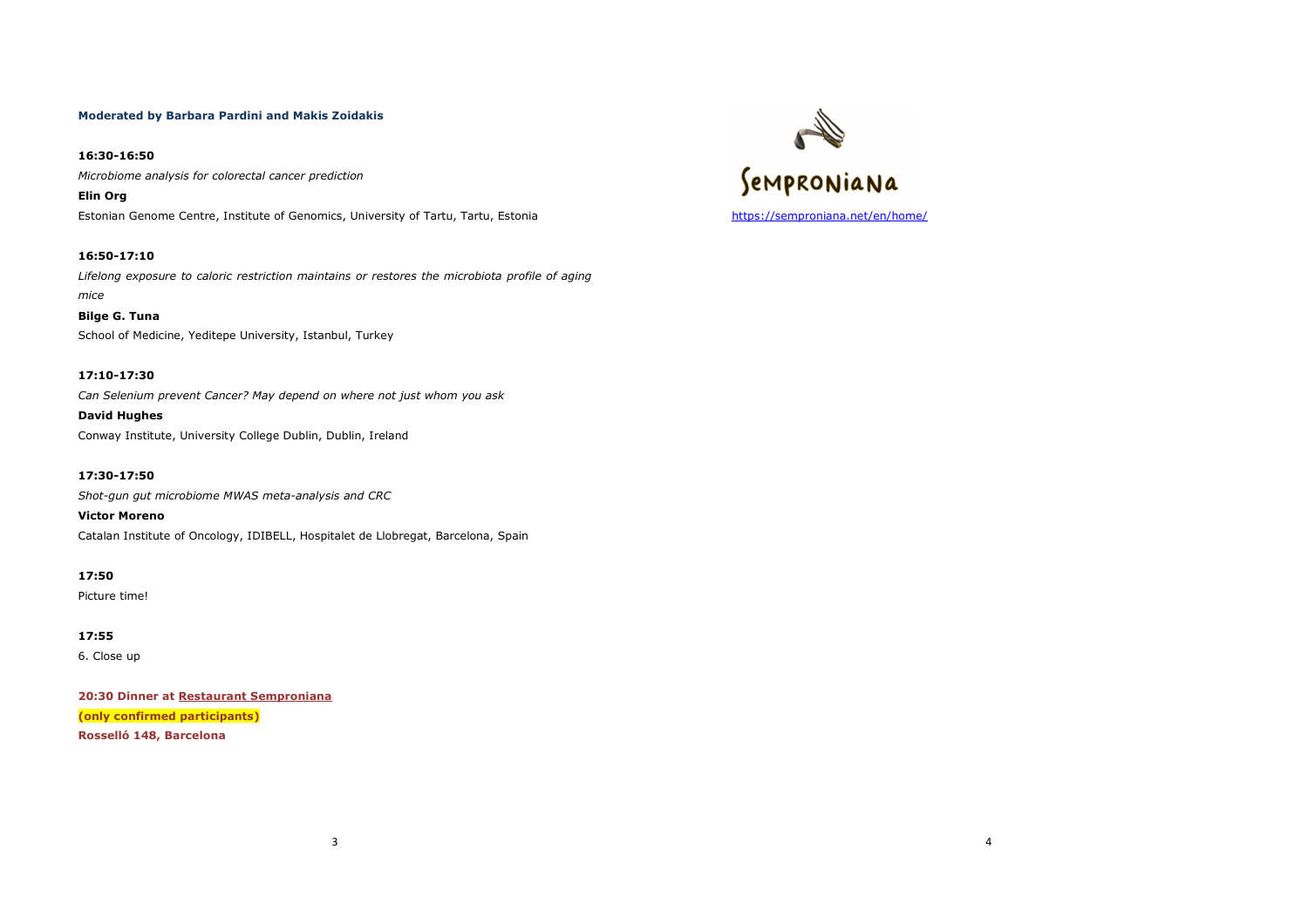#### **THURSDAY JUNE 2nd**

Location: Auditori Esteve, IDIBAPS, Centre Esther Koplowitz, Rosselló 153, Barcelona, Spain Webinar link to join: https://us02web.zoom.us/webinar/register/WN\_reCaza4sQbu3xweIgKU6Nw

Wifi open and free: Wifi Clinic

**7. Identification of biomarkers for colorectal cancer - a translational workshop from the TRANSCOLONCAN network (cont.)** 

**Working Group 1 (Disease risk profiling) Moderated by Barbara Pardini and Makis Zoidakis** 

#### **9:00-9:15**

**Ana Rita Simões**

*Identification and validation of germline pharmacogenetic biomarkers of toxicity after treatment with fluoropyrimidines, oxaliplatin and irinotecan in CRC patients*

Fundación Pública Galega de Medicina Xenómica, Instituto de Investigación Sanitaria de Santiago (IDIS), Santiago de Compostela, Spain

## **9:15-9:30**

*Taxonomic microbial profiles of Colorectal Adenomas*

**Flavia Genua** Conway Institute, University College Dublin, Dublin, Ireland

## **9:30-9:45**

*Consumption of fruits, vegetables and fiber and risk of colorectal cancer. A gene environment interaction analysis*

**Nikolaos Papadimitriou** International Agency for Research on Cancer (IARC), Lyon, France

#### **9:45-10:00**

*Microbiome profiling from fecal immunochemical test reveals microbial signatures with potential for colorectal cancer screening*

**Olfat Khannous-Lleiffe** Barcelona Supercomputing Centre, Institute for Research in Biomedicine, Barcelona, Spain **Working Group 2 (Non-invasive biomarkers) Moderated by Suna Timur and Olga Abian** 

## **10:00-10:20**

*miRNA profiling in stool identifies fecal miRNAs able to accurately distinguish colorectal cancer and adenomas from healthy controls and related to cancer progression***Alessio Naccarati** Italian Institute for Genomic Medicine (IIGM), Turin, Italy

#### **10:20-10:50 Coffee Break**

**10:50-11:05** *Bowel preparation for colonoscopy, pre-analytical potential flaw for diagnosis?***Sonia Hermoso-Durán**Institute of Biocomputation and Physics of Complex Systems (BIFI), Zaragoza, Spain

## **11:05-11:25**

*CRC screening improvement by using miRNA biomarkers*

**Meritxell Gironella**Centro de Investigación Biomédica en Red de Enfermedades Hepáticas y Digestivas (CIBERehd), IDIBAPS, Barcelona, Spain

## **11:25-11:40**

*Integrative omic analysis of faecal samples shows novel miRNA-mediated host-microbiota interactions in colorectal cancer*

**Giulio Ferrero** Department of Computer Science, University of Turin, Turin, Italy

## **11:40-12:00**

*Novel liquid biopsy approaches to improve screening strategies for colorectal polyps and cancer*

## **Ceres Fernández-Rozadilla**

Fundación Pública Galega de Medicina Xenómica, Instituto de Investigación Sanitaria de Santiago (IDIS), Santiago de Compostela, Spain

#### **12:00-12:20**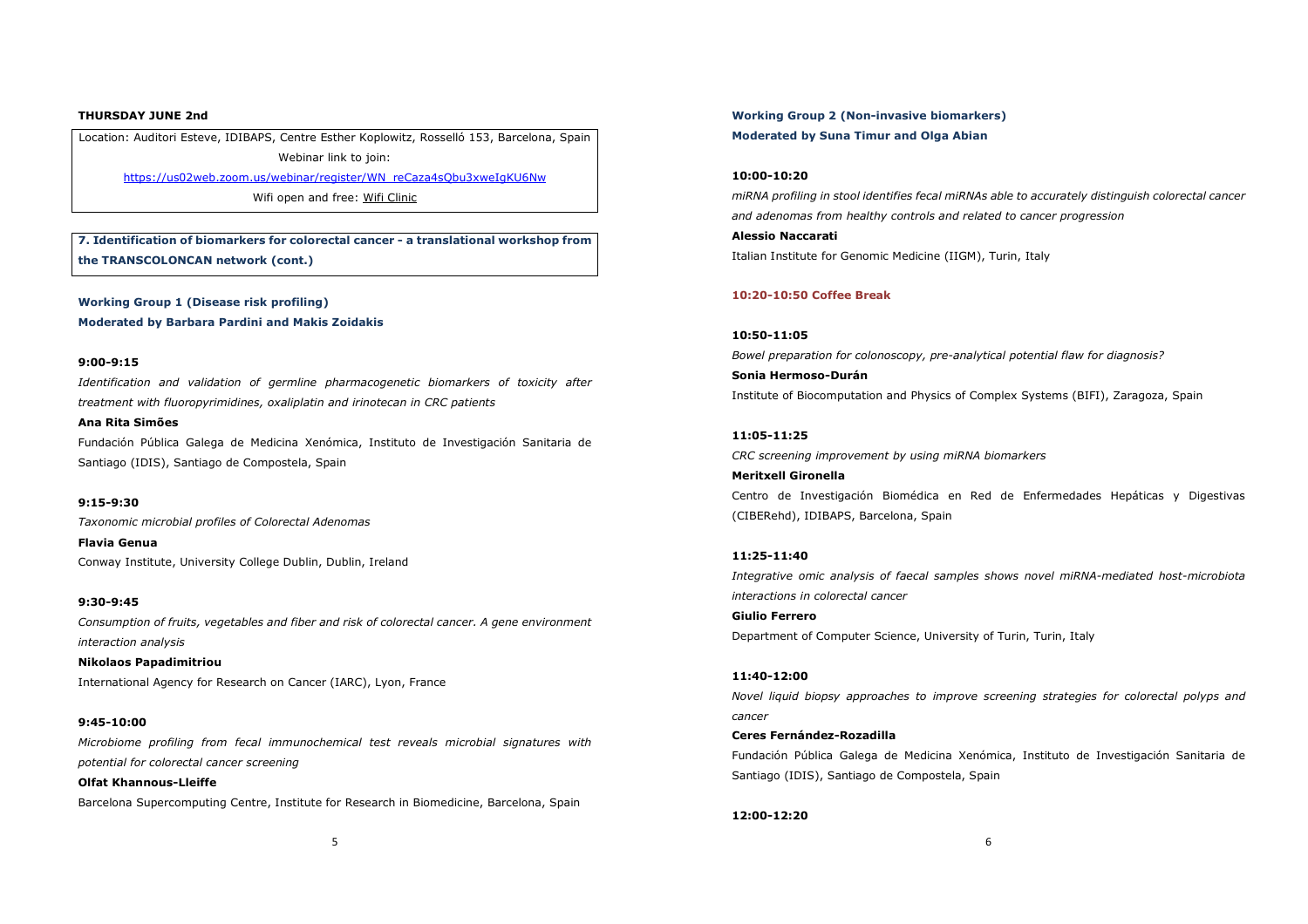*Identification and expression analysis of novel non-coding RNAs (ncRNAs) in cancer cells using a high-throughput sequencing approach: Two putative new cancer biomarkers in colorectal adenocarcinoma*

**Andreas Scorilas**

National and Kapodistrian University of Athens, Athens, Greece

**12:20-12:40** *Latest updates on the 'Peptide Nucleic Acid based Diagnosis of CRC via Smartphone Sensing' project*

**Emine Guler Celik**Department of Bioengineering, Faculty of Engineering, Ege University, Izmir, Turkey

**12:40-13:40 Lunch** 

**Working Group 3 (Tumor profiling) Moderated by Milena Cavic and Ester Sánchez-Tilló** 

#### **13:40-14:00**

*Mapping the molecular diversity of the colorectal adenoma-early carcinoma transition*

**Pavel Vodicka**Institute of Physiology, 1st Faculty of Medicine, Charles University, Prague, Czech Republic

#### **14:00-14:20**

*Markers of chromosomal instability associated with the clinical outcome of colorectal cancer patients*

**Jordi Camps**IDIBAPS, Barcelona, Spain

#### **14:20-14:35**

*SMAD4-201 transcript as a putative biomarker in colorectal cancer* 

**Tamara Babic** (ONLINE)

Institute of Molecular Genetics and Genetic Engineering, University of Belgrade, Belgrade, Serbia

## **14:35-14:50**

*Exploring the value of hematological parameters as predictive factors in patients with anal* 

*squamous cell cancer treated with radical chemoradiotherapy* **Mladen Marinkovic** Institute of Oncology and Radiology of Serbia, Belgrade, Serbia

**14:50-15:05** *Altered serum levels of ceramide and sphingomyelin species in patients with rectal cancer* **Sandra Dragičević** (ONLINE)Institute of Molecular Genetics and Genetic Engineering, University of Belgrade, Belgrade,

**15:05-15:25** 

Serbia

*Whole exome sequencing of paired colorectal carcinomas and synchronous liver metastases from the same patients* 

**Pavel Soucek** Biomedical Centre, Faculty of Medicine, Charles University, Pilsen, Czech Republic

## **15:25-15:55 Coffee break**

**15:55** 8. Close up

**15:55-18:55** 9. Dissemination video interviews shooting **(only selected participants)**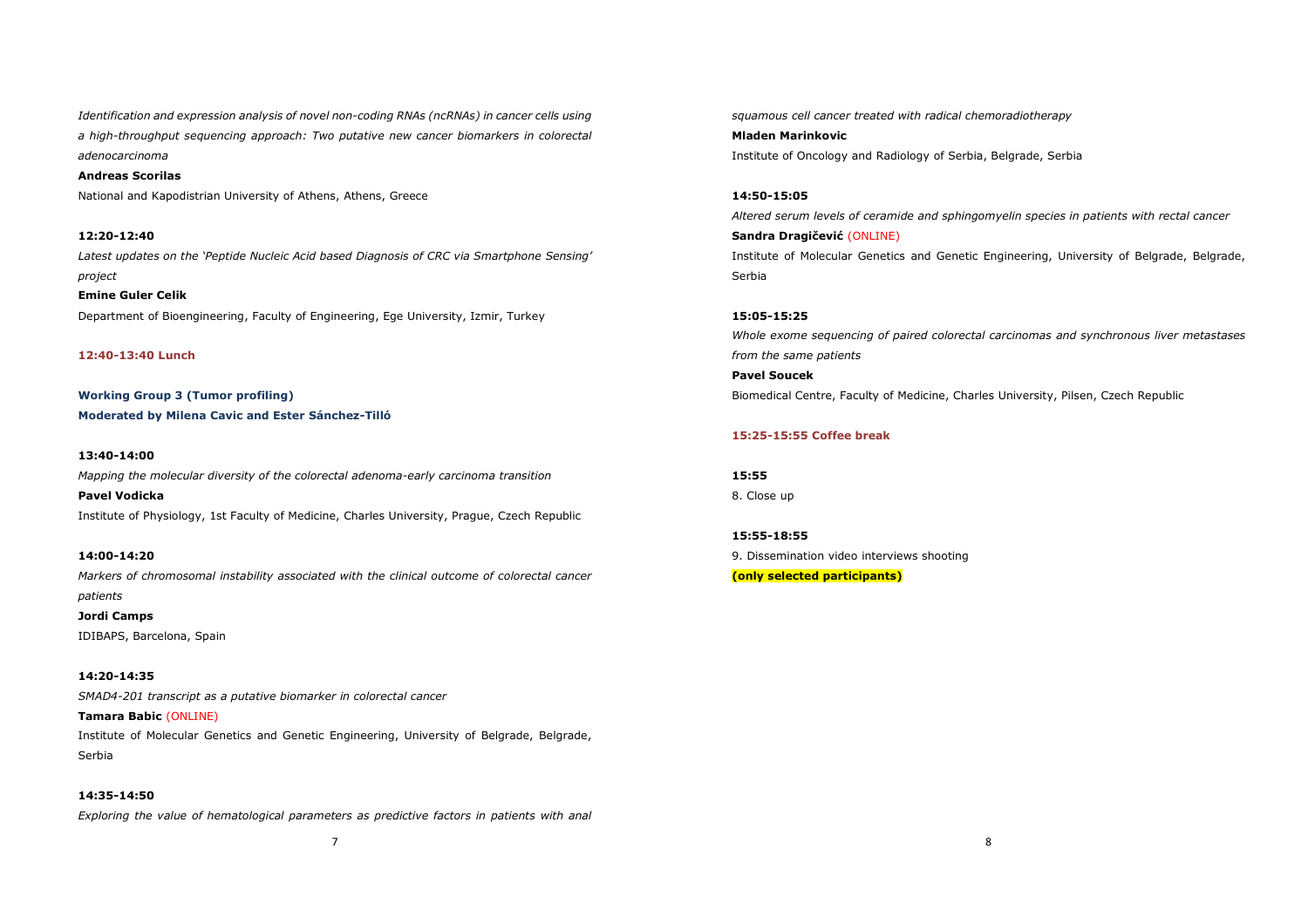#### **FRIDAY JUNE 3rd**

Location: Auditori Esteve, IDIBAPS, Centre Esther Koplowitz, Rosselló 153, Barcelona, Spain Webinar link to join: https://us02web.zoom.us/webinar/register/WN\_reCaza4sQbu3xweIgKU6Nw

Wifi open and free: Wifi Clinic

**10. Identification of biomarkers for colorectal cancer - a translational workshop from the TRANSCOLONCAN network (cont.)** 

**Working Group 3 (Tumor profiling) Moderated by Milena Cavic and Ester Sánchez-Tilló** 

#### **9:00-9:20**

**10:00-10:20** 

*Molecular adenoma features to predict metachronous colorectal cancer risk: a nested-case control study* 

**Beatriz Carvalho** The Netherlands Cancer Institute, Amsterdam, The Netherlands

**Working Group 4 (Functional genomics and therapies)Moderated by Elena Ionica and Mariona Terradas** 

**9:20-9:40** *Studying the genetic bases of hereditary colorectal cancer and polyposis***Laura Valle** (ONLINE)Catalan Institute of Oncology, IDIBELL, Hospitalet de Llobregat, Barcelona, Spain

**9:40-10:00** *ATF2 – an underestimated player in aggressiveness of colon cancer***Regine Schneider-Stock**

University Hospital of the Friedrich-Alexander University Erlangen-Nürnberg, Germany

*Insights from a GI-cancer genetic service – from translational research to policy changes***Yael Goldberg**Raphael Recanati Genetic Institute, Rabin Medical Center, Tel Aviv, Israel

## **10:20-10:50 Coffee Break**

## **10:50-11:10**

*Molecular mechanisms for the role of aldo-keto reductases as biomarkers in gastrointestinal cancers*

**Sreeparna Banerjee**Orta Dogu Teknik Universitesi (ODTU/METU), Ankara, Turkey

**11:10-11:30** *Smart drug delivery platforms for cancer treatment*

**Antoni Ficai**Faculty of Applied Chemistry and Materials Science, University Politehnica of Bucharest, Bucharest, Romania

**11:30-11:50** *The many faces of colorectal cancer immunity: implications for disease onset and therapy***Noel de Miranda**Leiden University Medical Center, Leiden, The Netherlands

**11:50-12:10** *Germline MBD4-deficiency causes a multi-tumor predisposition syndrome***Claire Palles** (ONLINE)Institute of Cancer and Genomic Sciences, University of Birmingham, Birmingham, UK

**12:10-12:55** *Understanding colorectal cancer genetics through multi-omic and trans-ancestral analysis and its impact on cancer prevention***Ulrike Peters** (ONLINE)Fred Hutchinson Cancer Research Center, Seattle, Washington

**12:55-13:05** *Final update from the COST Action Chair***Sergi Castellví-Bel**IDIBAPS, Barcelona, Spain

#### **13:05-13:15**